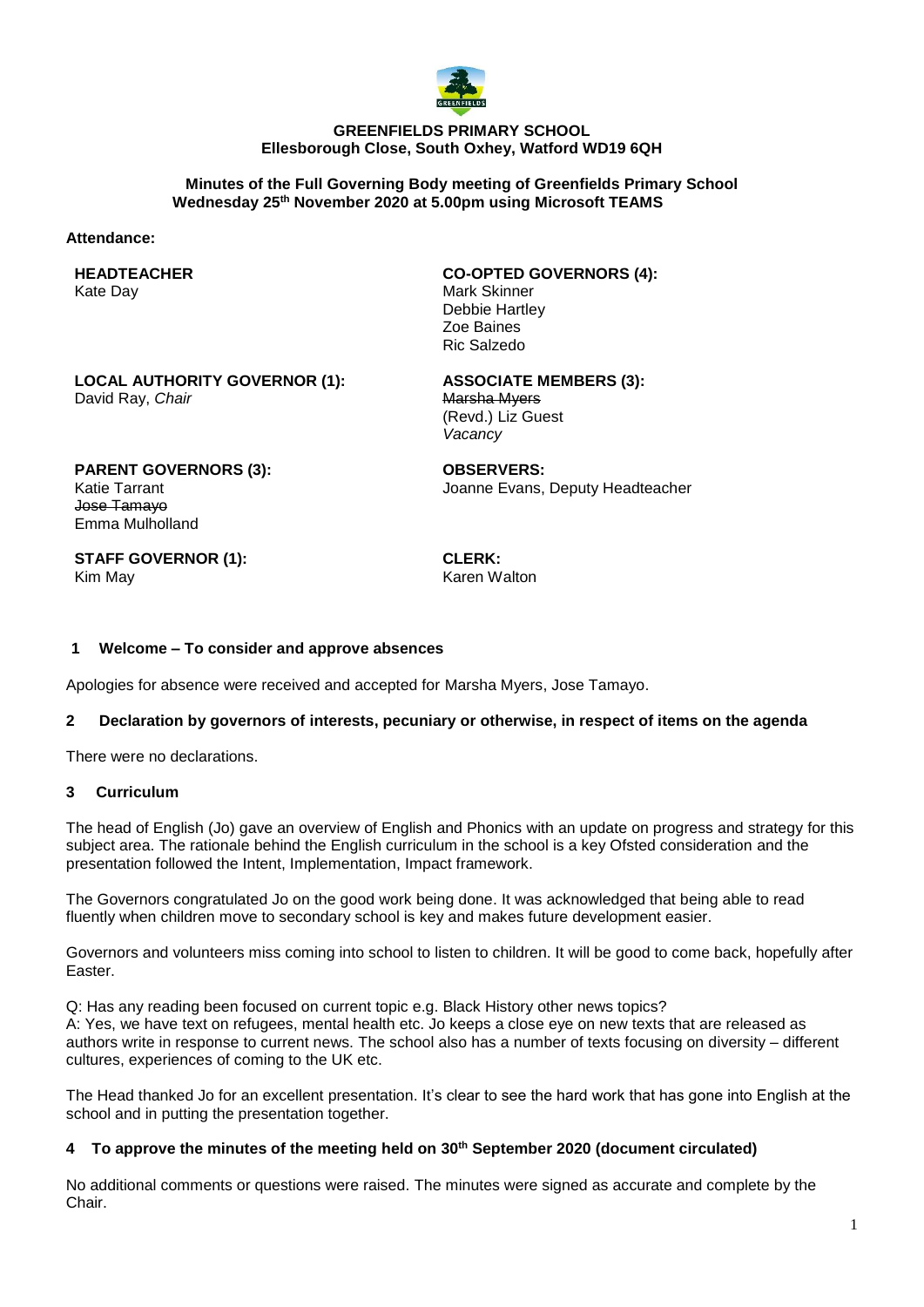## **5 Matters arising from the minutes of the meeting held on 30th September 2020**

SCR Checks for Ric – This was delayed due to the second lockdown and will be completed asap.

Piota School App – Ric to be set up when he comes to the office.

Policies Status Summary Document – The Head will arrange for this to be circulated

**ACTION:** HT to send Policies document to clerk for circulation.

# **6 Questions on the Headteacher's report (document circulated)**

Q: Mental health of children – How are the therapy nurture groups going? Has there been an increase in demand? A: Yes, definitely an increase. The SEN supports are now both working full time. There is a waiting list for drawing and talking therapy. The Nurture club at lunchtime is also full. The Head is keeping an eye on children and recommending those that need help immediately. The majority of children are good at coming into school and are not so unsettled, but there are needs.

Q: Friday finish time – Responses to questionnaire sent to parents are in the report, Governors' thoughts asked for. Discussion:

Total number of parent responses: 103<br>1pm finish: No 72 Yes 31 No 72 Yes 31 2pm finish: No 52 Yes 51 3.30pm finish: No 48 Yes 55

Staff responses: 1pm 10 3.30pm 6 2pm 1

Q: What are we trying to achieve by finishing at a different time? Is it to allow PPA time?

A; The original decision was made in the summer to support PPA before any other Government guidance was in place. The Head and Deputy were teaching during PPA cover across the school – this contradicted the protective bubble ideal as it effectively broke each bubble. Finishing early and sending afternoon homework was a trial. Teachers have struggled to teach the foundations subjects efficiently in just 4 afternoons and the Head and Deputy are now more comfortable covering the PPA time, keeping the full school day to finish at 3.30pm. This will provide consistency and routine.

Q: Should this change happen in January or after Easter? To be in line with the current Government covid-19 thinking that things will settle at Easter.

A: The Head would like to change to 3.30pm finish in January. There has only been 1 bubble issue since September.

It was felt that as long as the change can be managed safely and confidently, it should change in January

Some governors have spoken to other parents – the parents support the 3.30pm finish as they understand that this will be better for staff and for children's teaching time.

Further discussion supported the 3.30pm finish.

Unanimous decision was made by the Governors to support the school in finishing at 3.30pm on Fridays. This to be implemented in January 2021.

Q: Lettings – The Dance School is returning in December – how permanent is this? A: They are starting back next week as the other venue they use is not covid-19 safe. They have not confirmed January yet.

Q: A TA has decided that this is not the career move she was hoping for, is there anything specific that the Governors should understand about this situation?

A: This person moved from a four-form entry school. She moved to Greenfields during covid-19 and had to bubble with a small group. She misses the interaction with a larger number of people.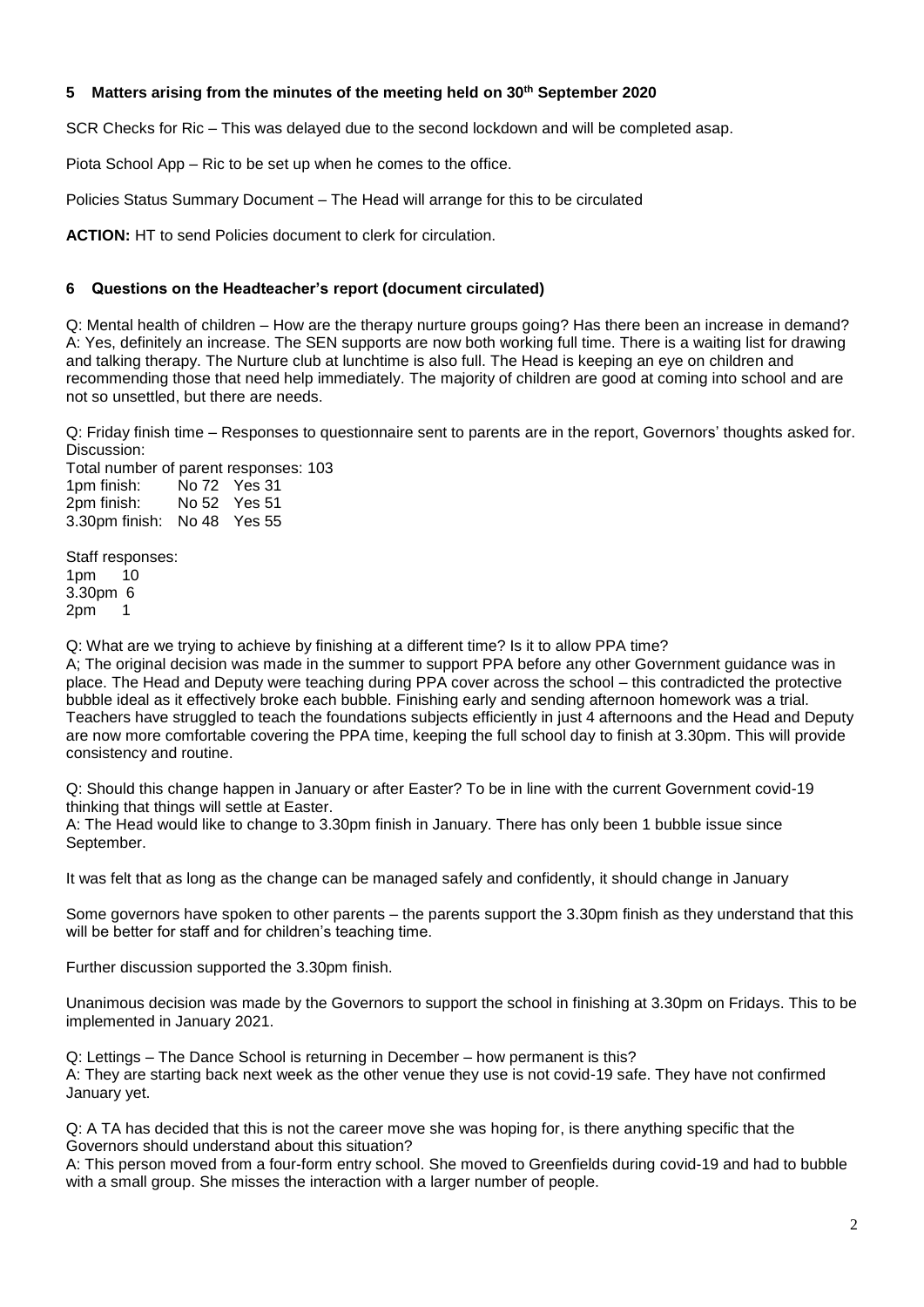## **7 Update on Finance**

Head has issued the latest details.

Next year's budget (2021-22) will be set on 29th March 2021.

# **8 Update on Premises (Chair)**

Snagging list from windows and doors project – This is now complete.

Boiler and heating system project – This should complete this weekend (27<sup>th</sup> November) with a final inspection with all the stakeholders on 7<sup>th</sup> December.

Refurbishment of old nursery for Y1 / future use of the Nursery Pod – The pod is not suitable as a classroom both in size and legal requirements particularly with regards to sound. The use of this room is under consideration as detailed in the Head's report. This leaves the school short of another meeting room. Consideration is being given to a garden office type construction to be possibly installed between the pod and the biodome. This will cost approximately £30K. A site visit by one of the preferred design vendors has been arranged for December.

Roof and drainage survey – The Chair has been talking to Hertfordshire CC about the school roof and drainage. There are a growing number of problems with drainage and roof leaks / overflows. Quotes are being obtained to make a survey which will then be used to submit to Hertfordshire for a capital bid for major upgrading. This will include all guttering and drainage.

Rear pedestrian gate – A quote is being obtained to automate this and light the area adequately. This will further improve safety and site security.

Classroom awnings – A quote is being obtained to refurbish the awnings for the south side of the building, classrooms 2-6, so they work properly.

Tree surgery – Completed for this financial year. Logs are available for collection if anybody would like them.

Q: Will the new garden office link into the heating system? A: No, it will be a separate building with electric heating only and no other services in the present concept.

# **9 Safeguarding / Health & Safety (Chair)**

Safeguarding audit – 2/3 complete. Date for final stage to be confirmed.

## **ACTION: Chair / HT**

Autumn H&S inspection – Internal walk around complete.

Water risk assessment – The Hertfordshire-appointed contractor will do this. The whole system is now mains fed which simplifies the assessment.

Q: Do we need to make sure the roof tanks are drained and isolated?

A: Yes, they are and they are isolated but, as they are part of the listed building, they cannot be removed.

## **10 Policies for review and adoption**

Child Protection Policy – This has been updated in accordance with the Herts' policy and accepted to go onto the website.

Equality Policy Update – This is a work in process. We are required to have a published policy and objectives documents.

## **ACTION: HT to progress**

## **11 GB skills assessment & Training records**

Deferred until the Governors can meet in person.

**ACTION:** Governors to send the Chair details of training completed over the past 3-4 years to be collated.